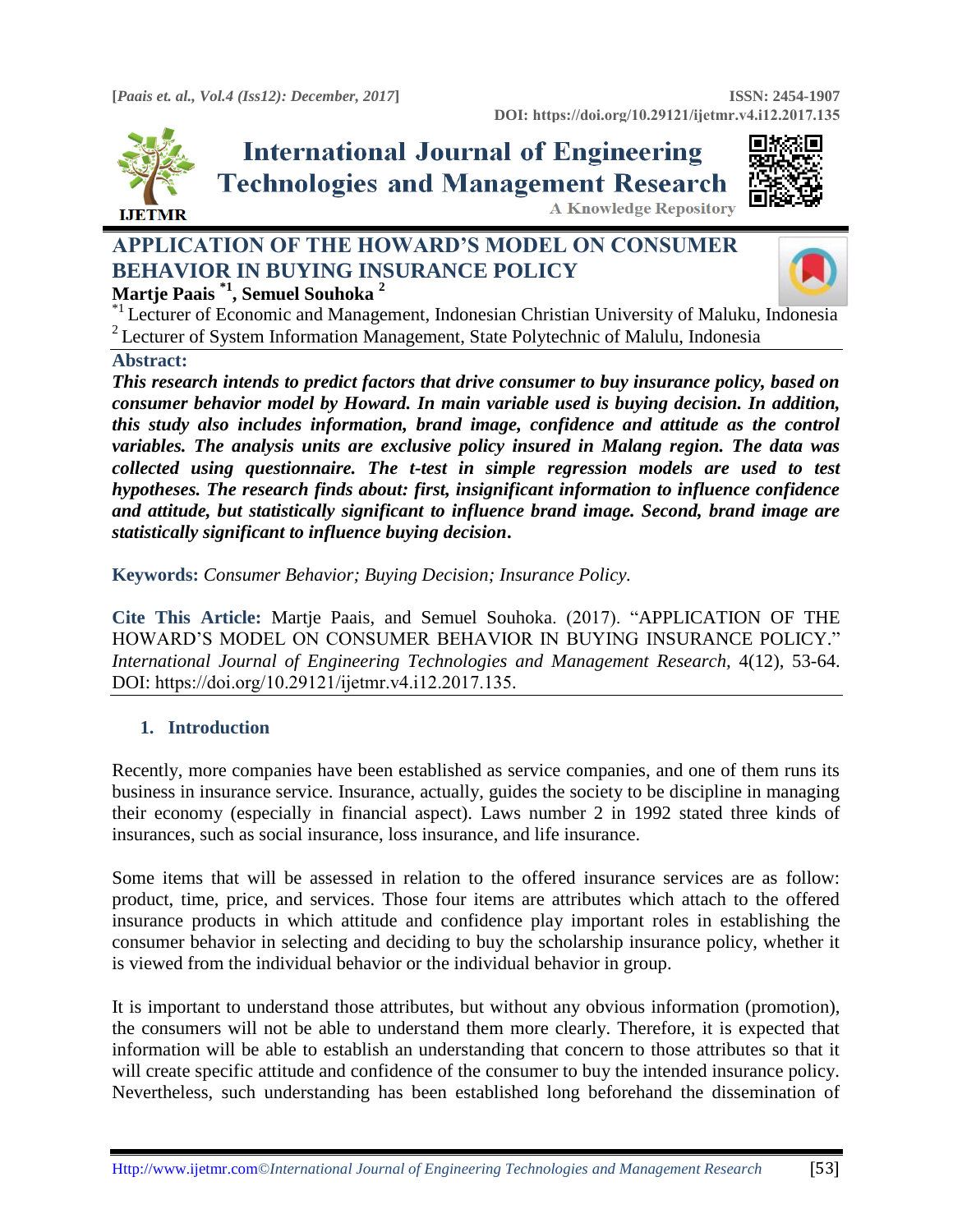such information. Therefore, it requires a detail review in order to get a certainty whether the dissemination of information affects the establishment of understanding, attitude and confidence of the consumer, or not, in selecting and deciding to buy the insurance policy of the exclusive scholarship.

#### **Objectives of this Research are**

- To prove the significant influence between dissemination of information and understanding toward the attribute of exclusive scholarship insurance in the positive direction.
- To prove the significant influence between dissemination of information and the consumer behavior toward the attribute of exclusive scholarship insurance in the positive direction.
- To prove the significant influence between dissemination of information and confidence toward the attribute of exclusive scholarship insurance in the positive direction.
- To prove the significant influence between understanding toward the attribute and the consumer behavior toward the exclusive scholarship insurance in the positive direction.
- To prove the significant influence between understanding toward the attribute and the consumer confidence toward the exclusive scholarship insurance in the positive direction.
- To prove the significant influence between the consumer attitude and the decision to buy the insurance policy of exclusive scholarship in the positive direction.
- To prove the significant influence between the consumer confidence and the decision to buy the insurance policy of exclusive scholarship in the positive direction.

The technological development has brought about an impact on the environmental changes as well as on the economy environment which is marked by the emergence of various kinds of products in the marketplace. Along with this development, the consumer behavior has changed. Therefore, the marketing management is demanded to recognize what the consumers need and want.

According to Swastha (Triatmanto, 2003:135), consumer behavior is the individual activities which directly involved in gaining and utilizing goods and services that include decision-making process and preparation as well as determination of these activities. This definition consists of two important elements, activities which have been done directly in order to obtain as well as utilize the goods and services, and the decision-making process to determine activity through buying process or activities to obtain goods and services which are really needed. The consumer behavior often changed in relation to continuous environmental changes. Therefore, the management should make an effort to get closer to its consumers as well as to recognize their needs.

It needs to be understood that the consumer behavior has been influenced by some factors and each consumer is influenced by different factor. Those factors comprise of both internal and external factors. Internal factors include motivation, perception, learning, personality and attitude, while the external factors include culture, social class, social group, and referential group as well as family.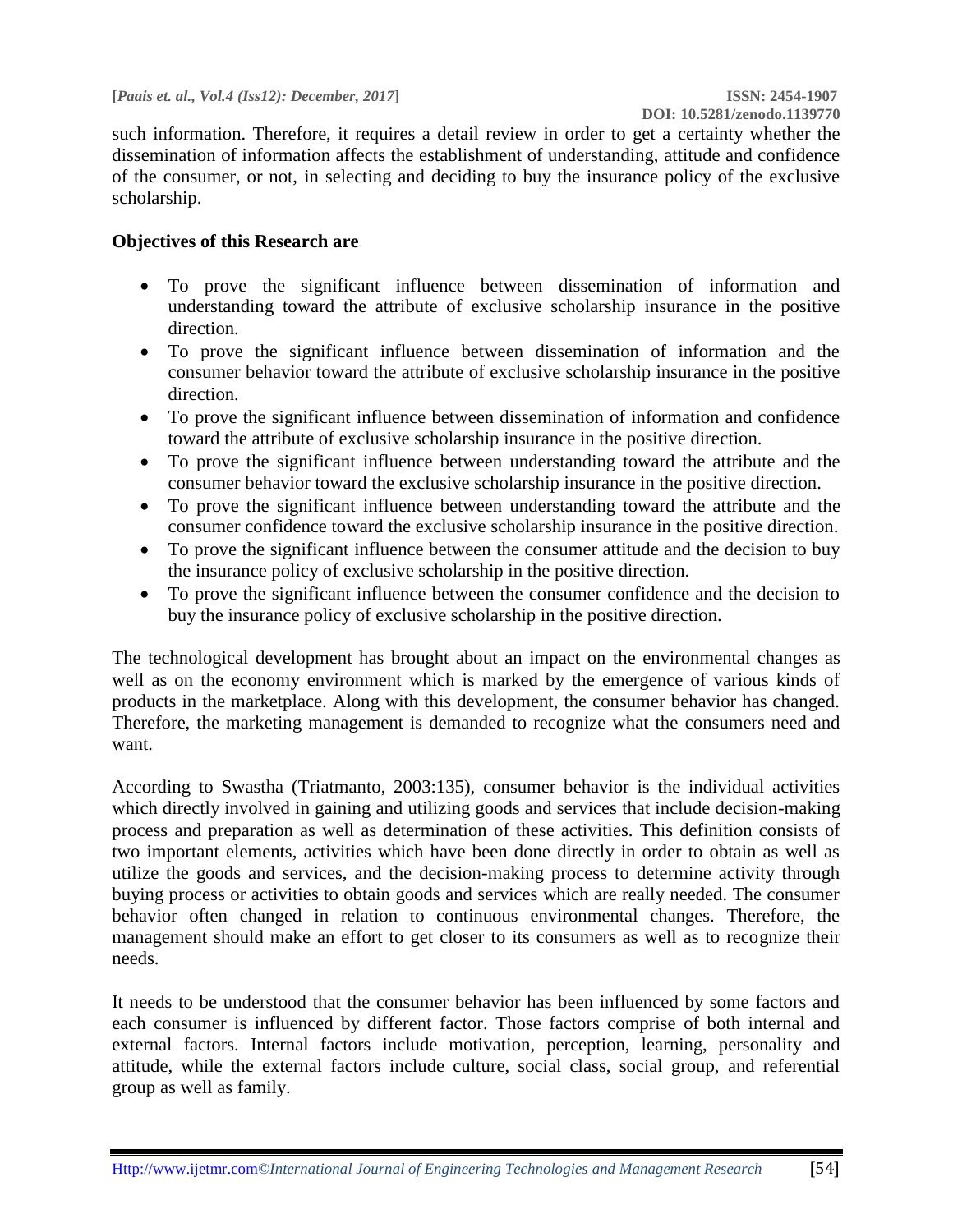**[***Paais et. al., Vol.4 (Iss12): December, 2017***] ISSN: 2454-1907**

Motivation is the individual's support which is directed to specific objective in order to achieve satisfaction. Therefore, motives of buying to satisfy what the consumer need and want are differentiated into two parts, such as; *first,* motive of primary buying is a motive that leads the behavior to buy common categories on a product. Examples of such motive are desire for enjoying pleasure, curiosity, and desire for affiliation with others. While, motive of selective buying is a motive that influences decision about models and brands of the product classes, such as, status, security, and prestige. *Second*, rational motive is a motive which is based on fact that is shown by a product to the consumer. Factors which should be considered are the economy factors such as offering, demand, and price. Whereas, the emotional motive is a buying motive which relates to individual feeling and emotion, such as, expression for feeling of love, security, pleasure, and health. This motive is subjective; therefore, it is difficult to determine the relationship among products which are being bought.

Perception is a process in which the consumer will realize and interpret the environmental aspects. These could influence someone to behave. Perception is highly influenced by experiences of the previous behavior and attitude of the individual.

Learning is defined as behavioral changes as a result of experience. Those behavioral changes are permanent and flexible and the buying process, which is performed by the consumer, is a learning process and it has been a part of the consumer's life.

Personality includes habitual attitude and characteristic, typical character and feature to determine different behavior of each individual and they will develop if anyone makes a relationship with others. According to Swastha and Handoko (1982:86), personality is an individual characteristic pattern which could determine how to response and to behave.

Definitively, attitude means physical and mind conditions, which have been prepared to respond any organized objects through experience. Swastha and Irwan (1984:62) stated that attitude is a tendency which has been learnt to respond any offering of good or bad product consistently. Therefore, the consumer will show positive or negative response to specific product.

Stanton (Swastha and Handoko, 1982:66) stated that culture is symbol and complex facts created by human being and handed down from one generation to the next as determinant to organize human behavior in society. Therefore, any company should recognize the implication of local culture.

In an organized community, there is a social stratum system as an organized and proper characteristic. Sorokin (Swastha and Handoko, 1982:66) defined the social stratum as differentiation of population or society into multilevel classes that comprise of higher, medium, and lower classes. Such social stratum, which has divided into classes, is relative as it is difficult to be definitely quantified. This stratification is based on levels of income, housing, and residential location.

Two causes which lead human being lives in group within the community are their desires to interact with others as well as with environment. This condition makes the social groups could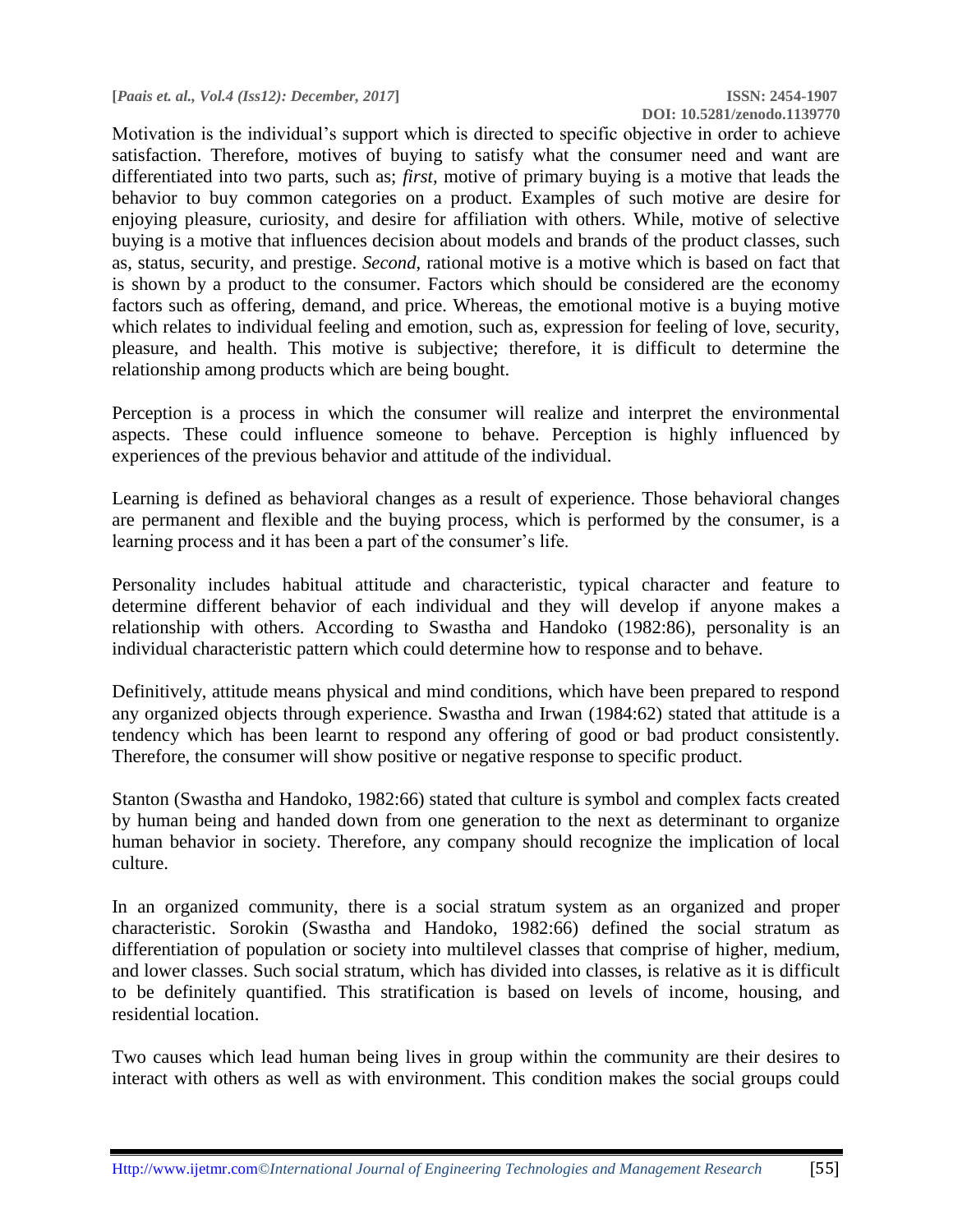not live alone. Social group is a social unity where these individuals interact to each other's (Swastha and Handoko, 1982:3).

Family is a place which is established at the first time and in fact, it buys more. Each of the family members plays different role in buying activity according to kinds of goods he/she buys. Each of the family members has different taste and desire, therefore, the marketing manager should be able to recognize the family member who takes the initiative, which would influence buying decision, who buys and who use the product.

Besides internal and external factors, marketing mix has also affected it as well (Kotler, 1997:172). In relation to the problem, Howard (1989) stated that promotion or dissemination of information is one of the marketing mixes which highly determine the consumer behavior in making a decision to buy a product. Concerning with this, Howard suggested a behavioral model as depicted on Figure 1.



*Source: Howard, (1989)*

Figure 1: Model of Consumer Behavior by Howard

This Figure shows that promotion or dissemination of information (F) has directly influenced the consumer attitude (A) and confidence (C) to make option (I) in buying product (P), but promotion or dissemination of information (F) could establish brand recognition (B) that would influence attitude (A) and confidence (C) of the consumer in making any option (I) to buy (P).

All factors which influence the consumer behavior as described above are really complex if they are observed one-by-one especially in analyzing to the process of buying decision. It is obviously that the consumer behavior can be viewed from many facets, whether from marketing mix, psychological facet, as well as from external facet. Therefore, in order to direct the understanding toward this research, the author used a model presented by Howard. Definition of the concept presented by Howard can be described as follows: Information (F) includes advertisement or dissemination of information which is intended to convince the costumer to the offered product. *Brand recognition* (B) is visible thing that could influence the consumers to find out their categories, but not to evaluate or compare them with other products. By doing so, the consumer behavior, both attitude and confidence, will be measured by various attributes of *brand*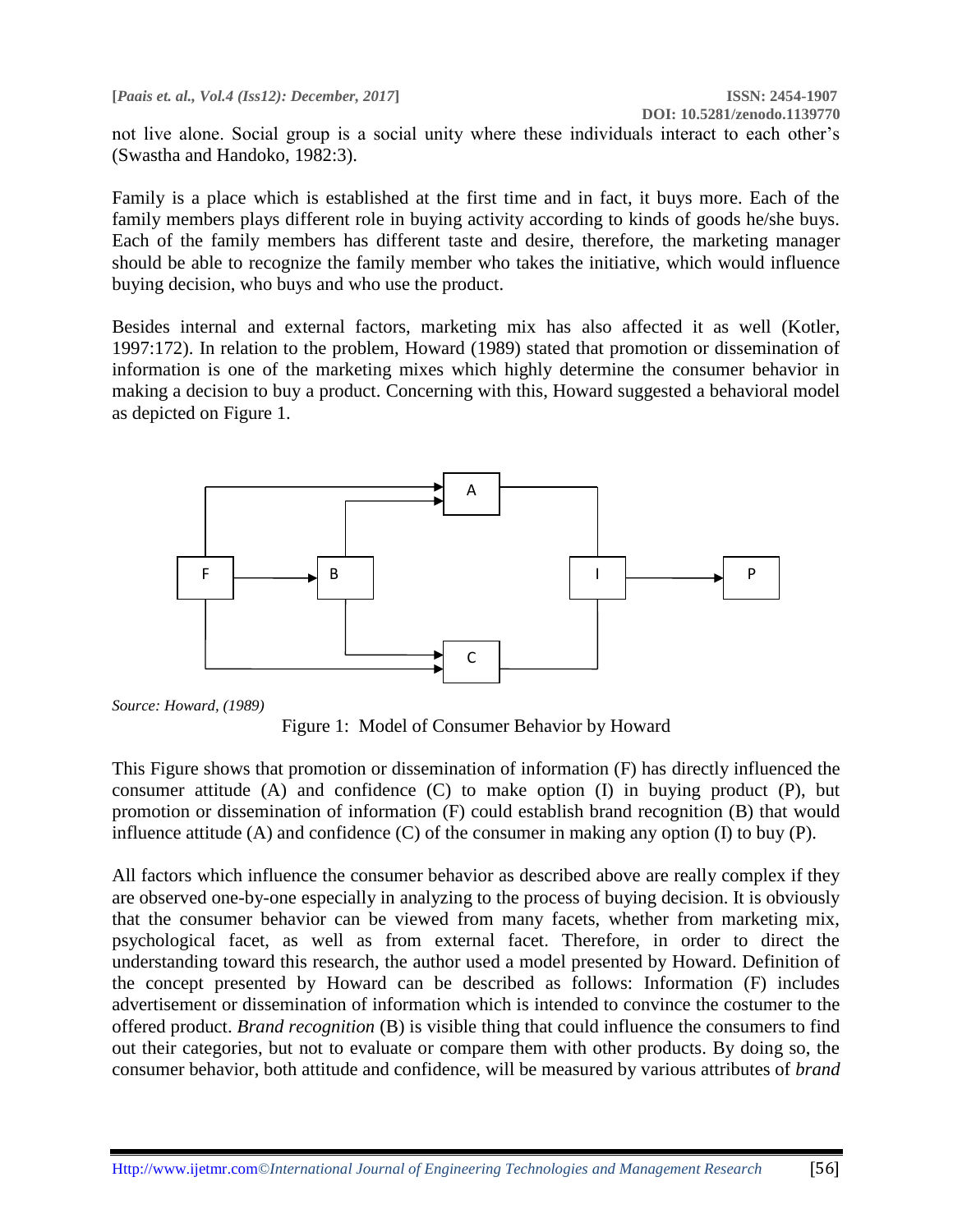*recognition*. Consequently, some questions asked to the consumer (the insurance attendant) have only related to those attributes that will be analyzed in relation to buying decision.

Attitude (A) is the second part of brand image, something that can be measured and expected by the consumer. Attitude is a tendency that can be learnt to respond the offered product. The consumer responses lie on good or bad things, and etc. Confidence (C) is the consumer confidence level in making the right choice over the offered products. Most of the prevailing consumer assessment process is oriented cognitively, which assumes the consumer to assess the product. At this stage, the consumer usually tends to relate weight in the importance of attribute and tends to develop a set of brand belief, a confidence on position of the right order for each brand of each attribute. A set of confidence, which concerning with certain brand, is so-called brand image. Intention (I) is a reflection of mental attitude of the consumer to select a product immediately. The obtainable information will help the consumer to assess alternatives. Therefore, the marketer should recognize how the consumer processes the information till achieve the assessment level to choose the product (intention).

Purchase decision (P) is a condition in which consumer decide to buy or not, after selecting (choosing) the items. Purchase decision means that the consumer will buy the most desirable goods. But, there are some factors that influence one's behavior in making an assessment which concerning with purchase decision. Other person's attitude could also influence consumer to buy the goods or not, in which the influence rate depends on relationship between consumer and the person, whether it is close enough or not. Consumer might call off his/her desire to buy if unexpected situation emerged. The consumer decision to change or call off his/her decision to buy is highly determined by the approximated risks, and the risk level itself depends on uncertainty of the product feature, as well as the consumer confidence.

In relation to this research, in which the observation focus is only on a specific product (exclusive scholarship insurance), it means that it offers only one product. So that there is no intention toward the other one, and intention or reflection to select will be united together with decision to buy. Therefore, model by Howard is modified to conform to the analysis needs as shown on Figure 2.



*Source: Modified-Figure 1*

Figure 2: The Establishment of Theoretical Model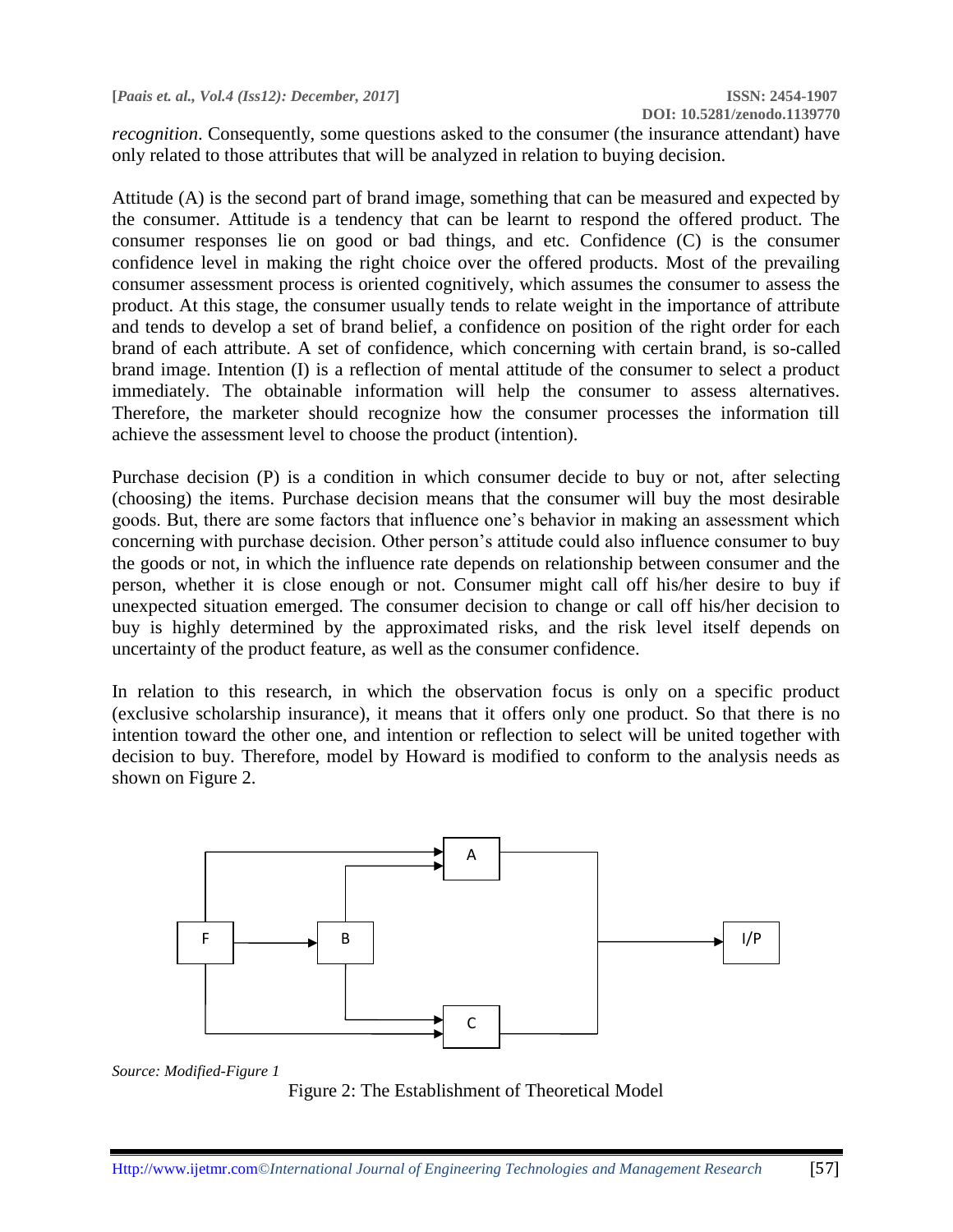#### **The Proposed Hypotheses are as Follow**

- There is significant influence between dissemination of information and understanding toward the attribute of exclusive scholarship insurance in the positive direction.
- There is significant influence between dissemination of information and the consumer behavior toward the attribute of exclusive scholarship insurance in the positive direction.
- There is significant influence between dissemination of information and confidence toward the attribute of exclusive scholarship insurance in the positive direction.
- There is significant influence between understanding toward the attribute and the consumer behavior toward the exclusive scholarship insurance in the positive direction.
- There is significant influence between understanding toward the attribute and the consumer confidence toward the exclusive scholarship insurance in the positive direction.
- There is significant influence between the consumer attitude and the decision to buy the insurance policy of exclusive scholarship in the positive direction.
- There is significant influence between the consumer confidence and the decision to buy the insurance policy of exclusive scholarship in the positive direction.

## **2. Materials and Methods**

Process of the research is divided into three steps, such as; *first step*, performing bibliography study in order to obtain theoretical foundation which will be used in analysis. This theoretical foundation is derived from literature, magazines, scientific papers and other relevant papers concerning with the problem which is going to be observed. *The second step* is divided into two parts, (1) preliminary research is badly needed to determine location/object of the research as well as to obtain initial data and description about the observable location/object, and proceed to licensing arrangement of the research. Initial data and description of the observable location/object is derived from company through interview with the company management that concerning with numbers of the exclusive scholarship insurance policy holders in Malang, the amount of financial burden, the amount of premium that should be paid according to contract, and attributes that attach on the insurance themselves. Initial data is required to arrange questionnaire which will be distributed to the respondents (policy holder), (2) objective of the main research is to collect data from all respondents by using questionnaires as instrument of the research. *Third step*, the collected data will be processed, analyzed, and constructed in a research report. Of course, the data analysis is based on theories derived from bibliography study which will be applied in the real situation. Location of the research was focused on area of Malang and Life Insurance Company of BumiAsih Jaya (AJBAJ) as object of the research. The reason was because the insurance activity which was used as the research object located in Malang, and the object was chosen due to this exclusive scholarship insurance is the product of Life Insurance Company of BumiAsih Jaya (AJBAJ). The observable target (sample) is directed to the insurance policy holders of this exclusive scholarship that comprise of 120 persons.

Variables of this research have been described clearly in the framework of thoughts that comprise of dissemination of information (F), understanding to the attribute (B), consumer attitude (A), consumer confidence (B), and decision to buy the exclusive scholarship insurance policy (P). All of these variables are measured using some indicators which are based on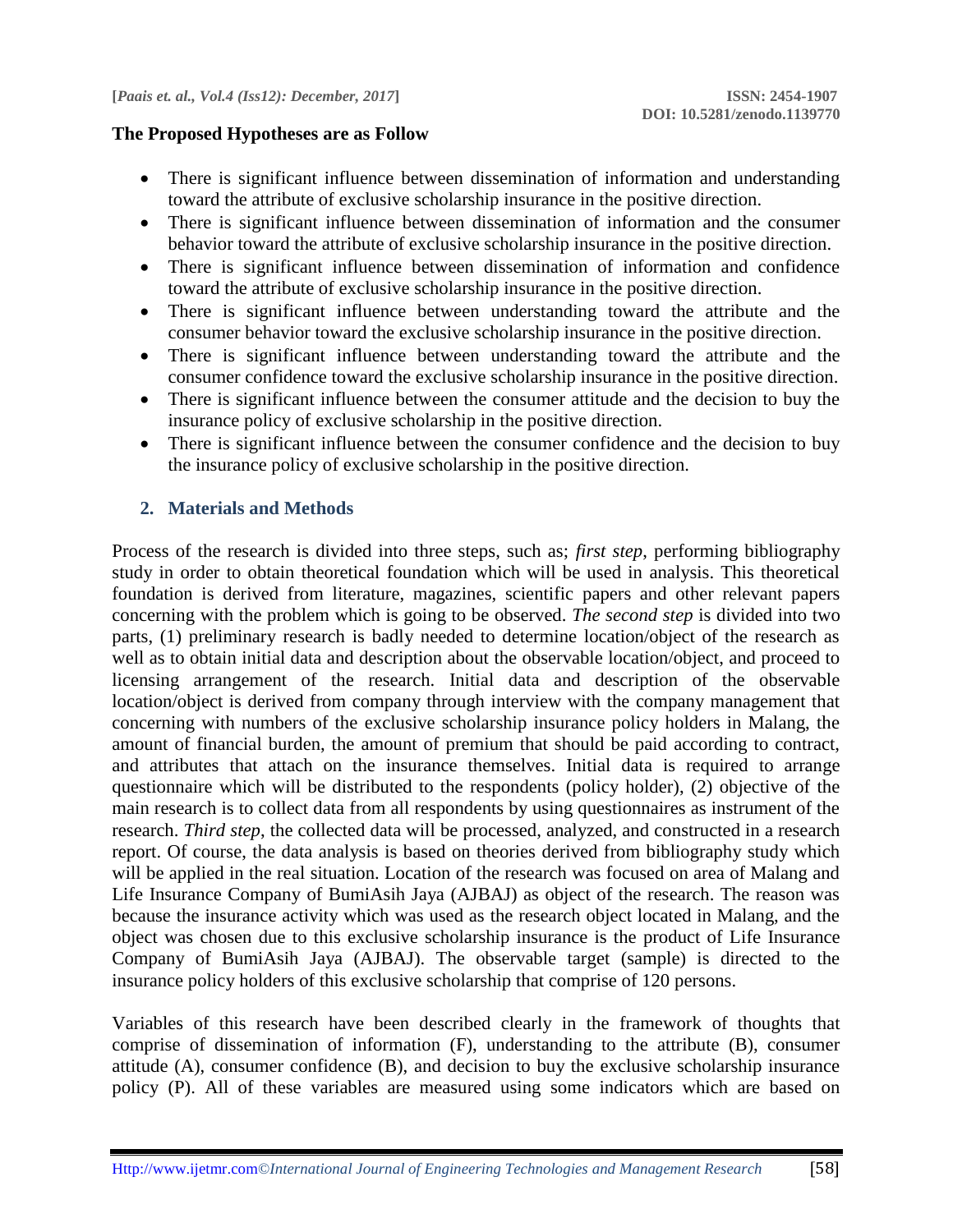attribute attached on the exclusive scholarship insurance that comprises of product, service, price, and duration of time.

The intended product is not seen from physical appearance, but utility of the related product for the policy holder. The intended service means ability of the company in providing service guarantee and realizing the promise. The intended price is the amount of financial burden and the amount of premium that should be paid according to its classification. The intended duration of time means the agreed time to pay the insurance premium in installment as well as term of the related insurance contract.

#### **2.1. Technique of Analysis**

The causal relationship analysis of the related variables uses simple regression equation, that is (Husaini and Purnomo, 1995:216):

$$
Y=a+bX
$$

Where: Y = dependent variable, X = independent variable, a = intercept value (constant), b = coefficient of regression course.

Coefficient Analysis of Determination describes the extent variation of the independent variables toward the dependent variables. If result of the calculation shows that the value is one, it means that the independent variable has been able to describe the dependent variable perfectly. The formulation is as follows (Levin and Rubbin, 1998:667):

$$
r^2 = -\frac{a\Sigma Y + b\Sigma XY - nY^2}{\Sigma Y^2 - nY^2}
$$

Hypothesis testing on this research uses *t-test* on the significant level ( $\alpha = 5\%$ ) by two-direction test. Husaini and Purnomo (1995:204) found the *t-test* formulation as follow:

$$
t = \frac{\beta_i}{SE(\beta_i)}
$$

Where:  $t = t_{\text{count}}$  value,  $\beta_0 = \text{regression coefficient}, SE = standard error$ 

#### **3. Results**

Reliability and validity testing is intended to examine validity and reliability of instrument used in the research. This testing is performed using statistical program (*Minitab*) and the results are presented on Table 1.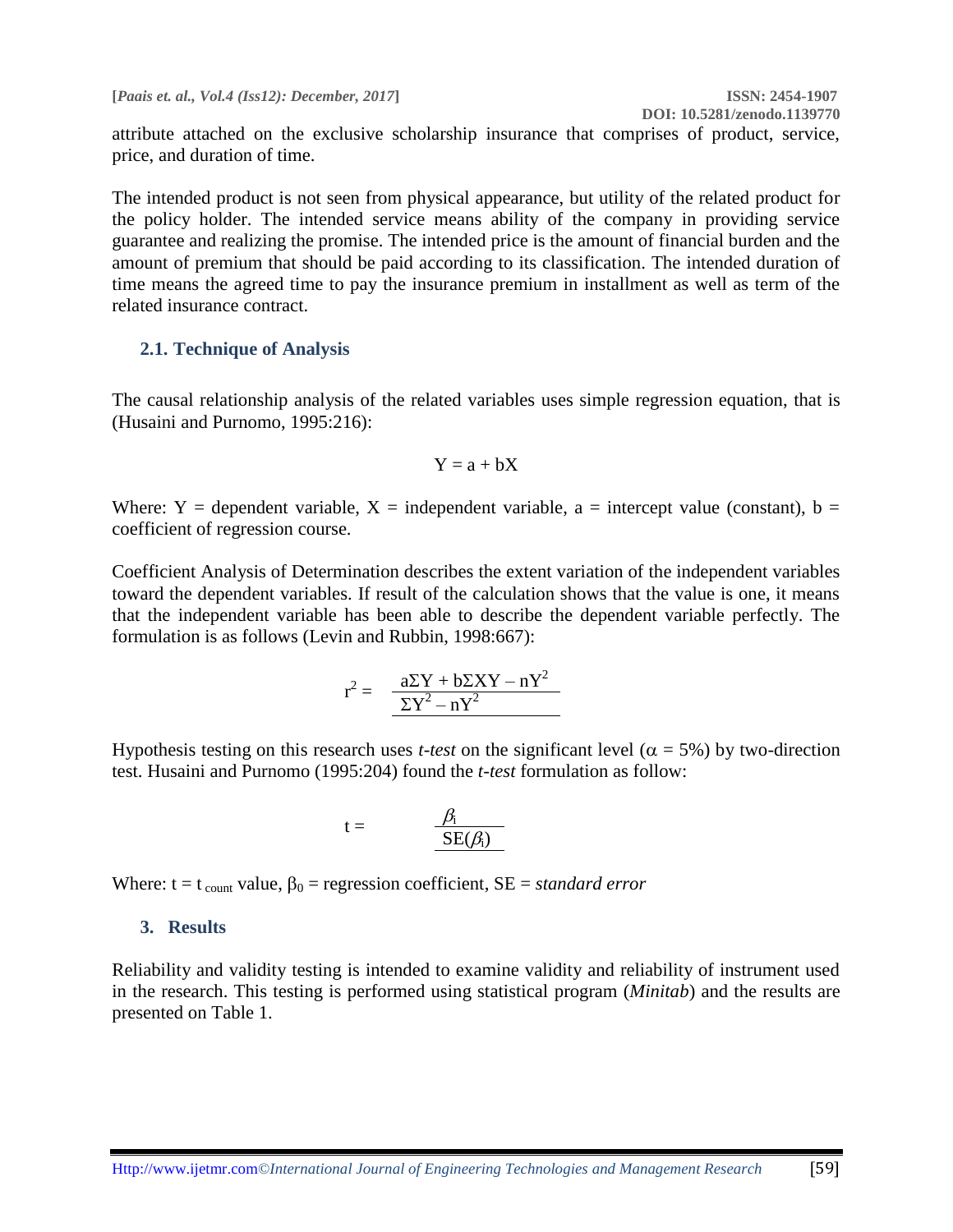| N <sub>0</sub>                                | Value of $r_{xy}$ count |       |       |       |       |
|-----------------------------------------------|-------------------------|-------|-------|-------|-------|
| <b>Questions</b>                              |                         |       |       | A     |       |
|                                               | 0,471                   | 0,505 | 0,386 | 0,408 | 0,464 |
|                                               | 0,632                   | 0,564 | 0,497 | 0,379 | 0,637 |
|                                               | 0,536                   | 0,599 | 0,601 | 0,584 | 0,540 |
| 4                                             | 0,557                   | 0,577 | 0,570 | 0,553 | 0,577 |
| Critical value ( $r_{\text{table}}$ ) = 0,150 |                         |       |       |       |       |

Table 1: Validity Test ( $n = 120$  and  $\alpha = 5\%)$ )

*Source*: primary data has been processed

The fact shows that critical value is smaller than the entire calculation, which means that the instrument is valid. Then its reliability should be tested as presented on Table 2.

| <b>Variable</b> | Value of $r_{ii}$ count | <b>Critical Value</b> | <b>Status</b> |
|-----------------|-------------------------|-----------------------|---------------|
| F               | 0,309                   | 0,306                 | Reliable      |
| B               | 0,340                   | 0,306                 | Reliable      |
|                 | 0,315                   | 0,306                 | Reliable      |
| A               | 0,371                   | 0,306                 | Reliable      |
| D               | 0,318                   | 0,306                 | Reliable      |

Table 2: Reliability Test (n = 120 and  $\alpha$  = 5%)

*Source*: primary data has been processed

As with the validity test, the critical value ( $r_{ii}$  table) is smaller than  $r_{ii}$  count. Therefore the entire instruments of the research are reliable as well convincing that the screened data using the instrument can be used for analysis and hypothesis testing.

According to data which has gone through both validity and reliability tests, it will be analyzed systematically using simple regression model to measure the influence of related variables as presented in the theoretical model of this research.

| N <sub>o</sub>                                                                      | <b>Regressed Variable</b>               | <b>Regression</b>  | <b>Determinant</b> | $t_{\text{count}}$ |
|-------------------------------------------------------------------------------------|-----------------------------------------|--------------------|--------------------|--------------------|
|                                                                                     |                                         | <b>Coefficient</b> | <b>Coefficient</b> |                    |
|                                                                                     | Information $(F)$ – Understanding $(B)$ | 0,518              | 33,3%              | 7,67               |
| 2                                                                                   | Information $(F)$ – Attitude $(A)$      | $-0,084$           | 0,70%              | $-0,89$            |
|                                                                                     | Information $(F)$ – Confidence $(C)$    | $-0,058$           | 0,40%              | $-0,68$            |
| $\overline{4}$                                                                      | Understanding $(B)$ – Confidence $(C)$  | 0,732              | 60,7%              | 13,55              |
|                                                                                     | Understanding $(B)$ – Attitude $(A)$    | 0,738              | 49,8%              | 10,81              |
| 6                                                                                   | Confidence $(C)$ – Decision $(P)$       | 0,856              | 59,9%              | 13,26              |
|                                                                                     | Attitude $(A)$ – Decision $(P)$         | 0,701              | 49,9%              | 10,83              |
| Critical value (t <sub>table</sub> ) on $\alpha = 5\%$ , two-direction test = 1,980 |                                         |                    |                    |                    |

Table 3: Result of Simple Regression

*Source*: primary data has been processed

The above table informs that; *first*, information has positive influence toward understanding on attribute which is proved by positive regression coefficient of 0,518. It means that dissemination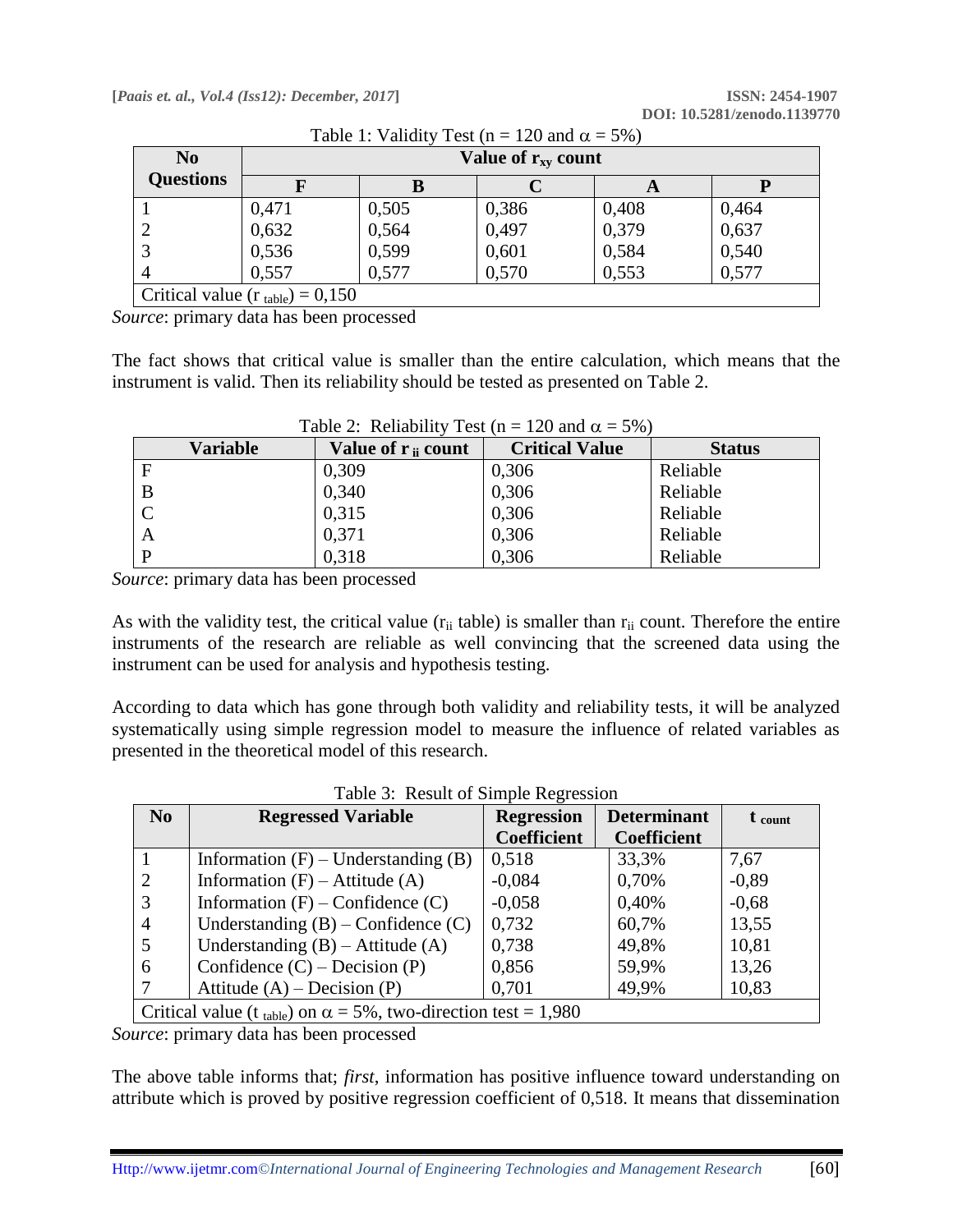of information has influence in establishing the consumer (policy holders) understanding that concerning with deciding to buy the exclusive scholarship insurance policy. In other words, the more increasing dissemination of information, the consumer understanding toward attribute attached on the exclusive scholarship insurance will also increase as well. If it is seen from the determinant coefficient, variable of information dissemination could describe variations in understanding variable as much as 33, 3% and the rest as much as 66, 7% will be described by other variable out of the model.

*Second*, variable of information has, in fact, negative influence toward consumer attitude as much as -0,084 and its ability to describe variation in attitude variable is very weak (very small), 0,7%. It means that the rest, 93%, will be described by other factor out of the model. Inability of information influencing the consumer attitude has been proved by smaller  $t_{\text{count}}$  value than its critical value, -0, 89< 1,980. It means that information has insignificant influence toward the consumer attitude.

*Third*, variable of information has, in fact, negative influence toward consumer confidence. It has been proved by negative value of the regression coefficient (-0,058). This influence is weak and it has been proved by its determinant coefficient as much as 0,4%. It means that variable of information is able to describe variation on the consumer confidence as much as 0,4% and the rest as much as 96% will be described by other variable out of the model. Inability of the information variable in influencing the consumer confidence is marked off by smaller t count value than its critical value (-0,68< 1,980). It means that information has insignificant influence toward the establishment of consumer confidence to buy the exclusive scholarship insurance policy.

*Fourth*, variable of understanding has, in fact, positive influence toward consumer confidence which has been proved by positive regression coefficient value as much as 0,732. It means that when the consumer understanding has been improved, the confidence to make a decision that concerning with buying the exclusive scholarship insurance policy will be improved as well. Ability of the understanding variable in describing variation on the consumer confidence variable as much as 60,9% and the rest as much as 39,1% has been influenced by other variable out of the model. It means that understanding has strongly influenced the consumer confidence, and it has been proved that the ability is quite significant in which  $t_{\text{count}}$  value is much higher than its critical value (13,55> 1,980).

*Fifth*, in relation to the consumer attitude, the understanding variable has positive influence toward the consumer attitude, which has been proved by positive regression coefficient of 0,738. It means that when the consumer understanding has been improved, the attitude forming to make a decision that concerning with buying the exclusive scholarship insurance policy will be improved as well. This influence is quite enough due to its ability has achieved 49,8% and the rest as much as 50,2% will be described by other variable out of the model. The ability is quite significant as t  $_{\text{count}}$  is much higher than its critical value (10,81> 1,980).

*Sixth*, regression coefficient of confidence variable toward buying decision has positive value of 0,856 and it means that when the consumer confidence has been improved concerning with the exclusive scholarship insurance policy, it makes clear that the consumer decides to buy the insurance policy. It has been proved by the determinant coefficient of 59,9%. It means that the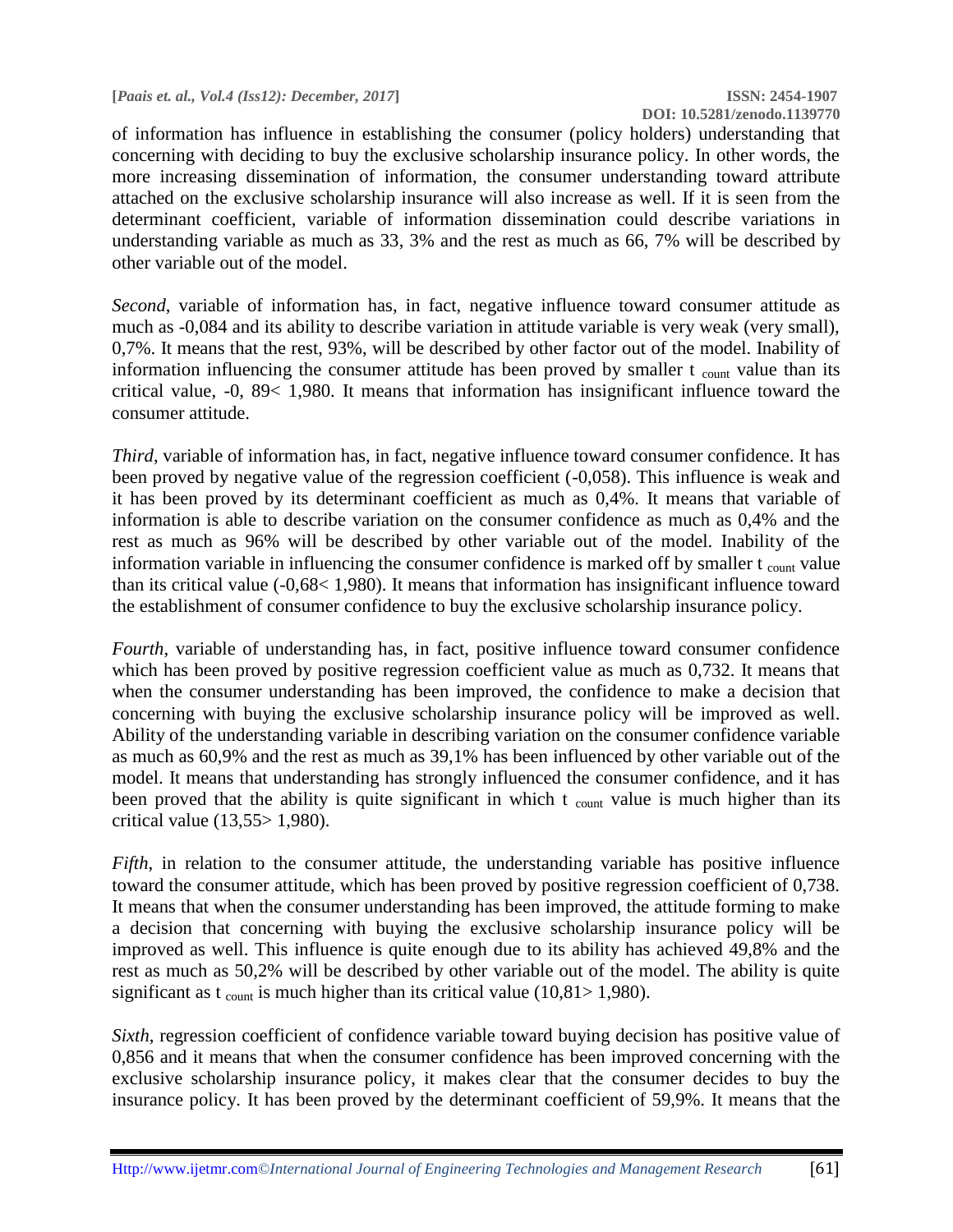consumer confidence is able to describe variation on consumer decision as much as 59,9% and the rest as much as 40,1% will be described by other variable out of the model. The ability is quite significant as t  $_{\text{count}}$  is much higher than its critical value (13,26> 1,980).

*Seventh*, regression coefficient of attitude variable toward buying decision has positive value of 0,701 and it means that when the consumer attitude forming has been improved concerning with the exclusive scholarship insurance policy, it makes clear that the consumer decides to buy the insurance policy. It has been proved by the determinant coefficient of 49,9%. It means that attitude is able to describe variation on consumer decision as much as 49,9% and the rest as much as 50,1% will be described by other variable out of the model. The ability is quite significant as t  $_{\text{count}}$  is much higher than its critical value (10,83> 1,980).

## **4. Discussion**

The empirical reality concerning with the proposed hypotheses in this research that conforms to the established theoretical model should be tested in order to prove the accuracy. Therefore, each variable as presented on Table 3 should be analyzed and identified as presented on Table 4.

| N <sub>0</sub> | The most influential variable | <b>Description</b>                    | <b>Status</b> |
|----------------|-------------------------------|---------------------------------------|---------------|
|                | Information – Understanding   | $t_{\text{count}} > t_{\text{table}}$ | Significant   |
|                | Information – Attitude        | $t_{\text{count}} < t_{\text{table}}$ | Insignificant |
|                | Information $-$ Confidence    | t count $t$ table                     | Insignificant |
| $\overline{4}$ | Understanding – Confidence    | $t_{\text{count}} > t_{\text{table}}$ | Significant   |
|                | Understanding - Attitude      | $t_{\text{count}} > t_{\text{table}}$ | Significant   |
| 6              | Confidence – Decision to Buy  | $t_{\text{count}} > t_{\text{table}}$ | Significant   |
|                | Attitude – Decision to Buy    | $t_{\text{count}} > t_{\text{table}}$ | Significant   |

Table 4: Significancy Testing (n = 120 and  $\alpha$  = 5%)

*Source*: processed from Table 3

Based on the significancy testing to each variable, it shows that; *first*, information has partially positive, significant influence toward attribute understanding or, in other words, there is a causal ratio between dissemination of information and attribute understanding and it has positive direction. It shows that the first hypothesis has been proved. *Second*, information has partially negative and insignificant influence toward consumer attitude or, in other words, there is no significant causal ratio between dissemination of information and consumer attitude and it has positive direction. Therefore, the second hypothesis has not been proved. *Third*, information has partially negative and insignificant influence toward confidence or, in other words, there is no significant causal ratio between dissemination of information to positive direction. Therefore, the third hypothesis has not been proved. *Fourth*, understanding to attribute has significant and positive influence toward consumer attitude or, in other words, there is a causal ratio between understanding and the consumer attitude toward positive direction. Therefore, the fourth hypothesis has been proved. *Fifth*, understanding has partially positive, significant influence toward consumer confidence or, in other words, there is a causal ratio between understanding and consumer confidence toward positive direction. It means that the fifth hypothesis has been proved. *Sixth*, consumer attitude has positive and significant influence toward decision to buy exclusive scholarship insurance policy. It means that there is a causal ratio between consumer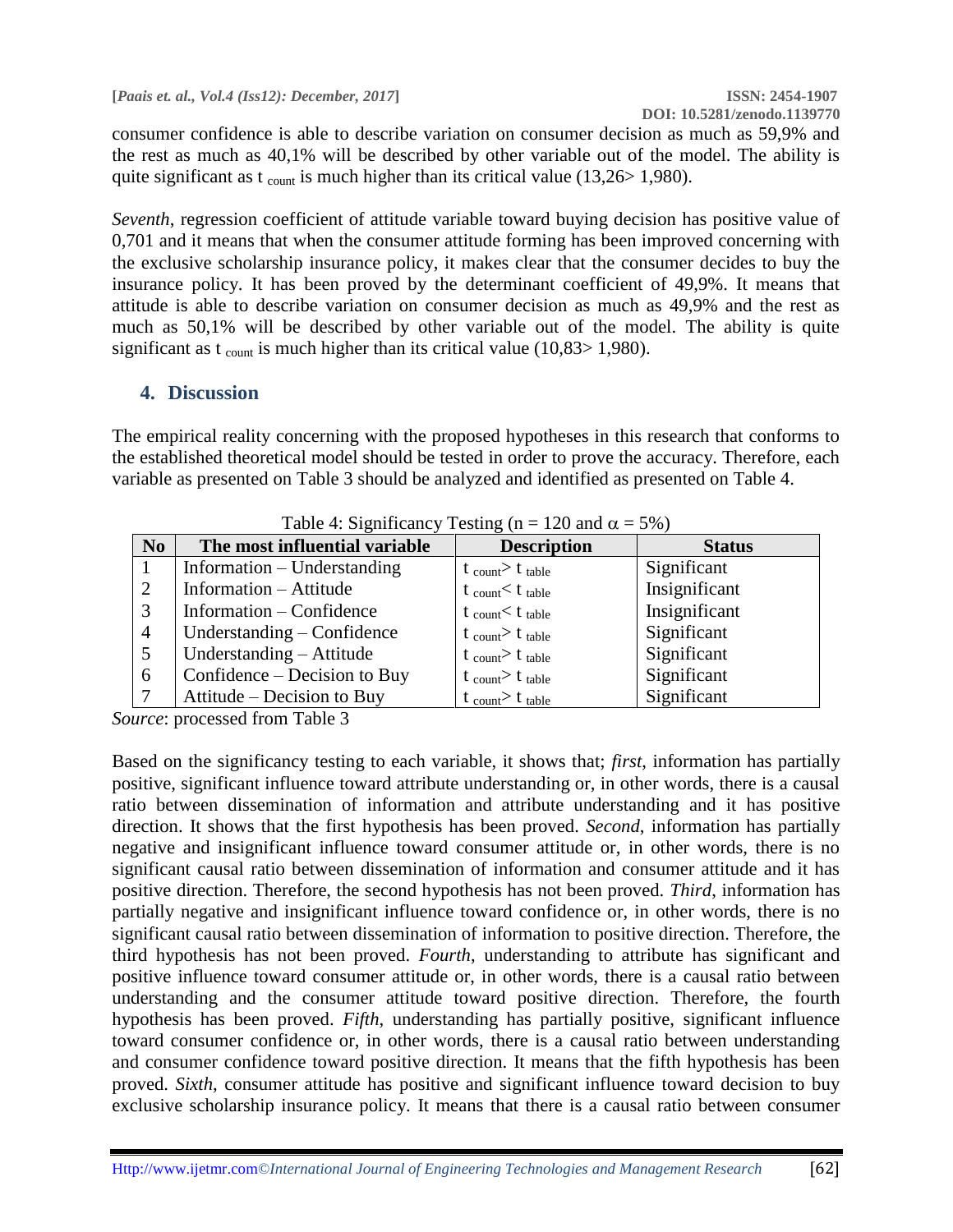attitude and buying decision toward positive direction. Therefore, the sixth hypothesis has been proved. *Seventh*, consumer attitude has partially positive and significant influence toward buying decision. It means that there is a causal ratio between attitude and buying decision toward positive direction. Therefore, the seventh hypothesis has been proved.

Based on the above description, the empirical model that conforms to the analysis is presented on Figure 3. The empirical model is different from the established theoretical model (Figure 2), because it empirically proves that dissemination of information has insignificant influence toward confidence and consumer attitude. It is obvious due to confidence and attitude will be formed if the consumer has recognized attributes attached on the exclusive scholarship insurance. Such recognition or understanding has been established by itself based on the obtainable information, and from such understanding consumer will more convinced and obvious in attitude that concerning with decision to buy the insurance policy.





Figure 3: The Empirical Model According to the Analysis Result

In such condition, it can be assured that dissemination of information should be more concerned in order to establish the consumer understanding. Without obvious understanding toward the attributes, consumer will be doubtful and could not able to strike attitude and confidence to buy the insurance policy. Therefore, if the dissemination of information is used as strategy to attract more candidates of policy holders, it should be done transparently by focusing on brand recognition, not on the establishment of attitude and confidence.

## **5. Conclusions and Recommendations**

Based on result of the analysis and discussion, some conclusion can be drawn that the entire variables in this research have passed the validity and reliability testing. But, based on the significance testing, it shows that dissemination of information has insignificant influence toward the establishment of consumer attitude and confidence in deciding to buy the exclusive scholarship insurance policy. In other word, information has indirect significant toward the establishment of attitude and confidence, but through understanding attribute first, such understanding the attribute will form attitude and confidence in deciding to buy the exclusive scholarship insurance policy or not.